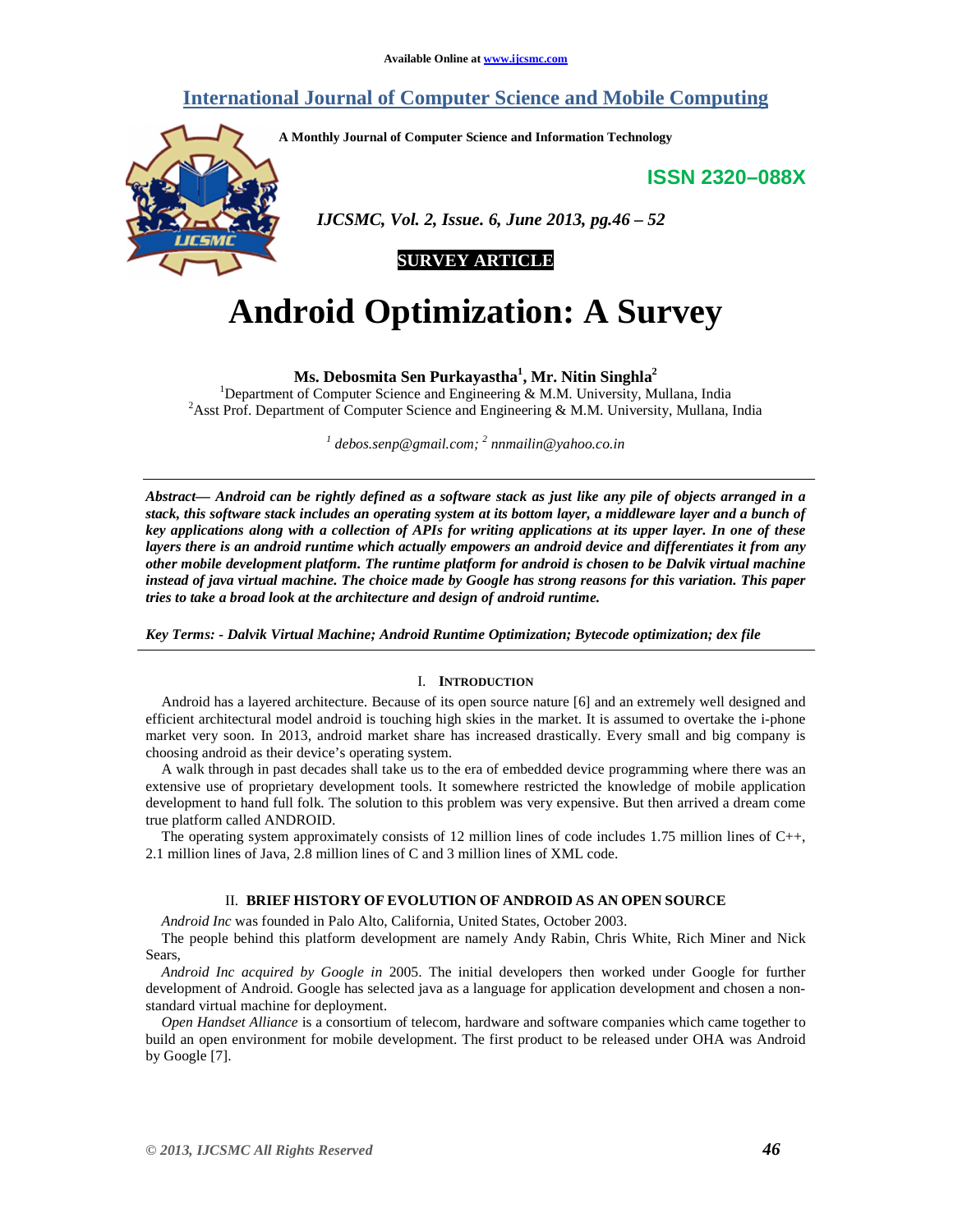# *Android License*

Licensing is done under two open sources namely:

1. GNU General Public License (GPL) for licensing the release of Linux Kernel.

2. Apache Software License (ASL) for licensing Android Platform excluding Linux kernel [10].

# III. **ANDROID ARCHITECTURE**

*Android architecture includes five layers:* 

# *A. Applications layer*

It includes all the native applications which were shipped with device and the third party applications

# *B. Application Framework layer*

It includes the application managers like windows manager, location manager, notification manager etc. These allow developers to use various capabilities of Android operating system

### *C. Libraries*

It includes the core libraries written in C/C++ such as SGL for graphics, SQLite for native database support etc.

# *D. Android Runtime*

It is the engine which empowers applications. It includes Dalvik virtual machine and core android libraries.

# *E. Linux kernel*

It provides abstraction layer between hardware and remaining stack. It includes device drivers and is responsible for handling core services such as power management, memory management etc.



Fig. 1 Android Architecture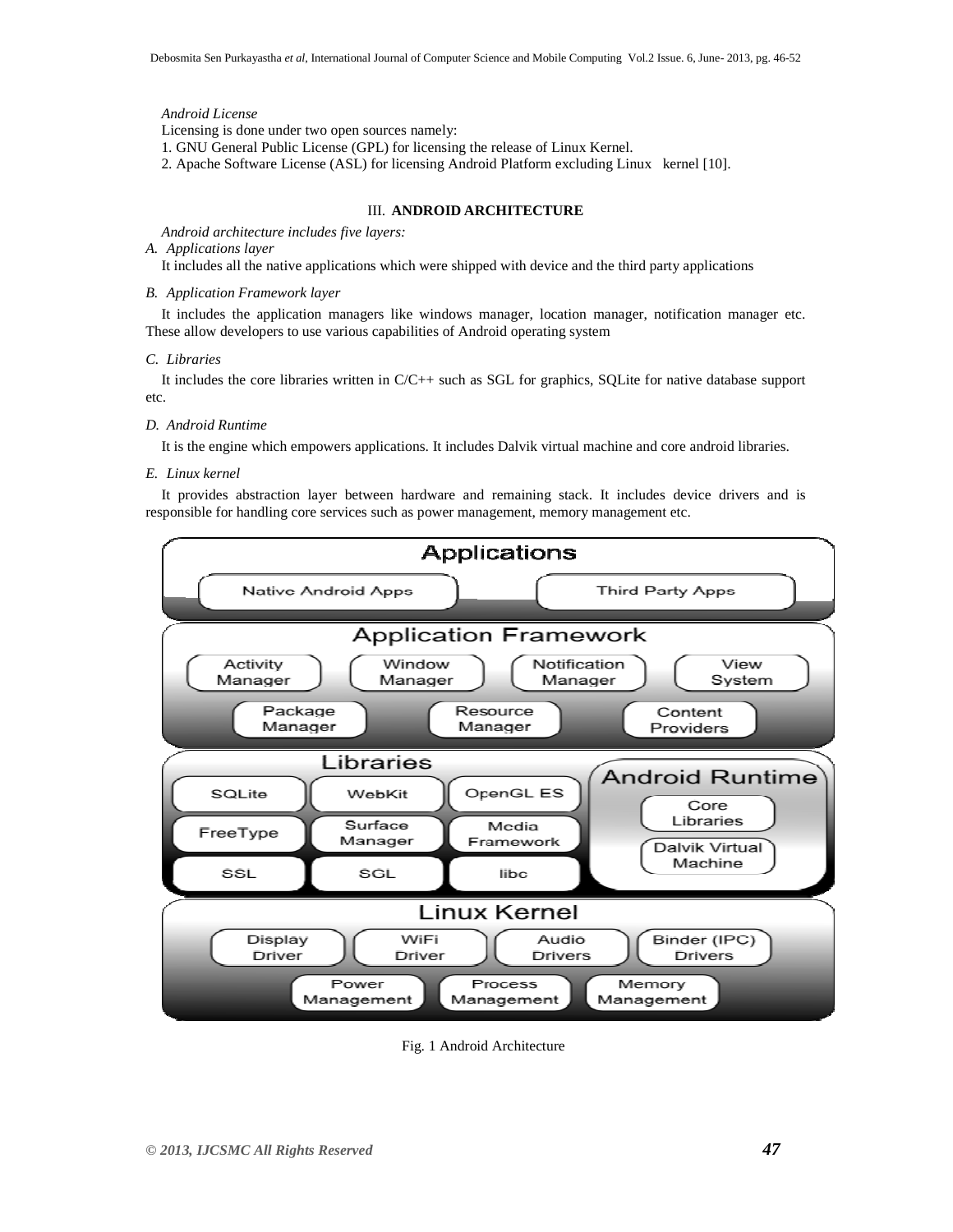Debosmita Sen Purkayastha *et al*, International Journal of Computer Science and Mobile Computing Vol.2 Issue. 6, June- 2013, pg. 46-52



Fig 2 Android software environment

# IV. **ANDROID RUNTIME**

# *A. Virtual Machine*

*It* can be rightly defined as a software or virtual implementation of a machine which executes like physical machine. [11] Based on the degree of use and similarity to real machine, virtual machine can be broadly divided into two categories:

1) *System Virtual Machine***:** It can be defined or thought of as an execution environment which is virtually a complete operating system. An existing architecture is emulated which provides the functionality of running multiple instances of virtual machines without the presence of real hardware. Guest OS allows different operating systems to run in the same computer

2) *Process Virtual Machine It* can be thought of as a language virtual machine which, in general, is used to execute a single program i.e., aimed to handle a single process. It is created when that process is started and destroyed when it exits. It provides a platform independent programming environment which in turn allows a program to execute in multiple platforms alike. Java Virtual Machine or JVM is of this kind. It is also called an Application Virtual Machine.

#### *B. Java Virtual Machine (JVM)*

JVM is particular about the operating system i.e., there is a JVM which meant to execute on a specific operating system. For Linux, say there is a particular flavour of JVM. Similar is the case with Windows or any other OS. Java programs are compiled by the java compiler into bytecode. The bytecode is interpreted and executed. JVM provides run-time environment in which java bytecode is executed. Hence it is rightly tagged as "Write Once, Run Anywhere".

JVM runtime is going to execute .class files or .jar files by emulating the .JVM instruction set by either interpreting it or using a JIT (Just-In-Time) compiler. JVM has a stack-based architecture. JVM is a platform of many different languages such as Scala, Fantom, Clojure etc.



Fig 3 Java Virtual Machine Architecture

#### *C. Dalvik Virtual Machine (DVM)*

DVM is a process virtual machine (VM) targeted for Android operating system. DVM uses register-based architecture. It is designed in a way that each application runs on its own instance of DVM. So that crash of one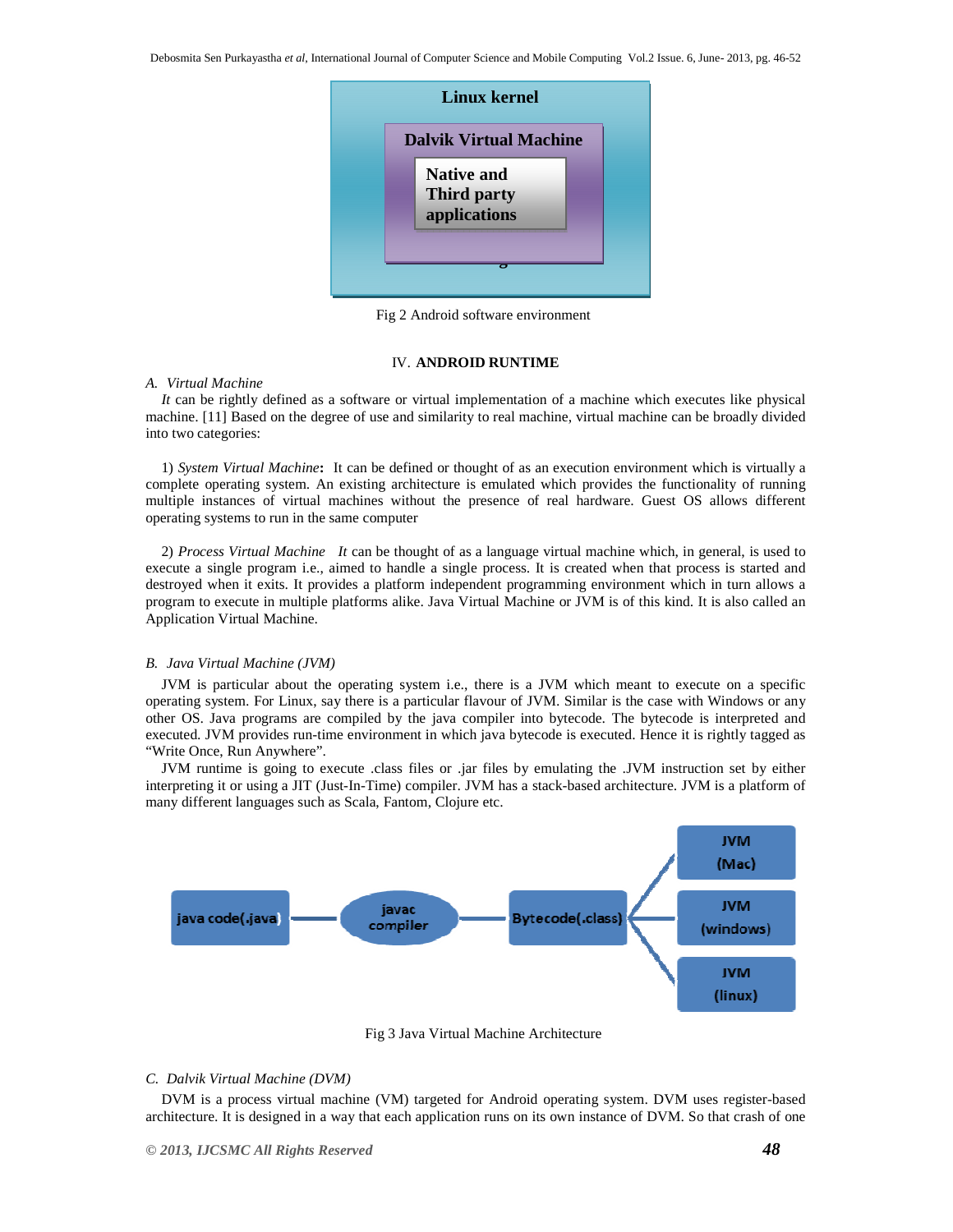application doesn't affect the execution of any other application running in device. The software which runs applications (apps) on a android device is DVM.

Dalvik is open-source software and got its name from a place called Dalvik in Iceland. Google has chosen Dalvik Virtual Machine for android instead of any standard virtual machine as DVM was designed in a way so that a device can successfully run multiple instances with efficiency.

An android application need to run on different flavours of devices ranging from a mobile phone to a tablet computer efficiently and accurately. Google has decided java as the language for application development but it is also possible to write applications in C/C++. DVM uses Linux kernel for managing the low-level functionalities such as threading, security etc [1]. So a  $C/C++$  application will run directly upon the Linux kernel OS. Android provides a native development kit (NDK) which allows a developer to create libraries in  $C_{++}$ .

# *D. The dx tool*

Java source code is converted into .class files. As soon as ".class" files are generated, they are converted into a ".dex"(Dalvik executables) by "dx" tool. A .class file contains only one class whereas a single .dex file contains multiple classes. The .dex file is executed in DVM. Redundant strings and constants are included only once in the .dex so that space can be conserved. They can share data from a single copy.



Fig 4 Execution path

#### *E. The dex file format*

In standard java environment, the source code is converted into bytecode which in turn is stored into .class files. If have say hello.java file which contains two public classes, two static classes and three other classes then compiler will generate seven .class files altogether. The .class files are executed in JVM.



Fig 5 dx tool converts .class files into classes.dex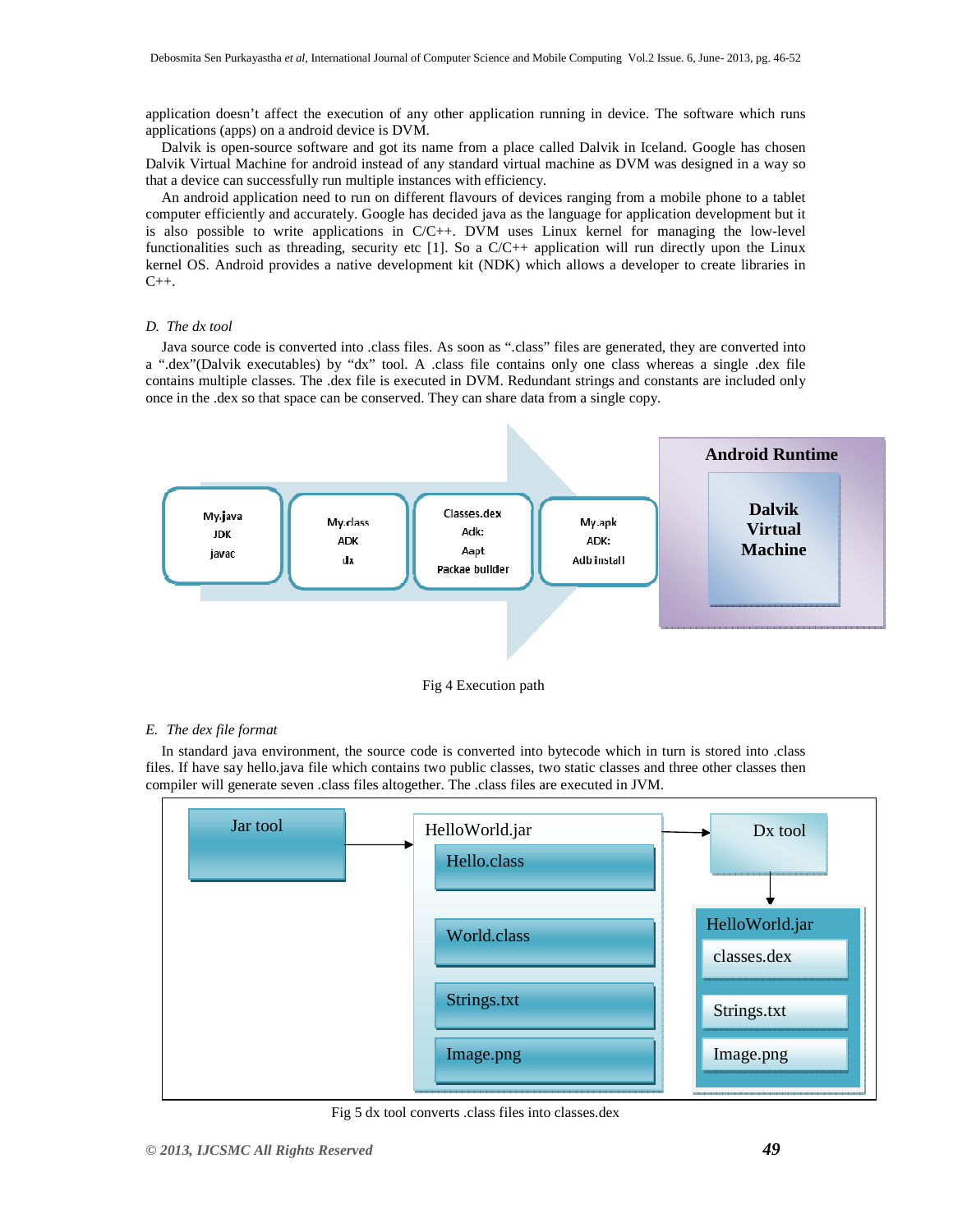Android further compiles the compiled classes and convert into a more compressed file called the .dex file. In the above given example, seven .class files will be compressed into one .dex file (Dalvik executable file) i.e., a .dex file can contain multiple classes whereas a .class file can contain only one class. The .dex file is executed in Dalvik virtual machine.

A constant pool contains literal constants within class. These values are field, class, interface and method names as well as string values. The constant pool is called heterogeneous i.e., all types of constants are mixed together. There is a duplication of constants across .class files. In case of .dex file a single type-specific constants [12] pool which is shared by multiple classes and hence supports data sharing. The values are always referred to by their indexes in the constant pool.



```
Fig 6 .dex file
```
Since multiple classes share same constant pool hence redundancy is removed. Less repetition results into more logical and comprehensive pointers within a .dex file as compared to .class file. Thus optimization of constant pool resulted in an effective memory management.

# *F. The Zygote*

Zygote is a virtual machine process which starts at system boot time. As soon as zygote starts, Dalvik VM is initialized. It in turn preloads and pre initializes core library classes. These core libraries are read-only files and hence can be easily shared across processes. Zygote starts up at init.

After initialization zygote waits for socket requests from runtime processes so that it could fork a new instance of virtual machine. After an application is started, the zygote is forked, so there are two VM(s).These pre-loaded libraries are read-only. This memory will be copied only if the new process tries to modify it. Fig 8 shows an example of zygote.



Fig 7 Zygote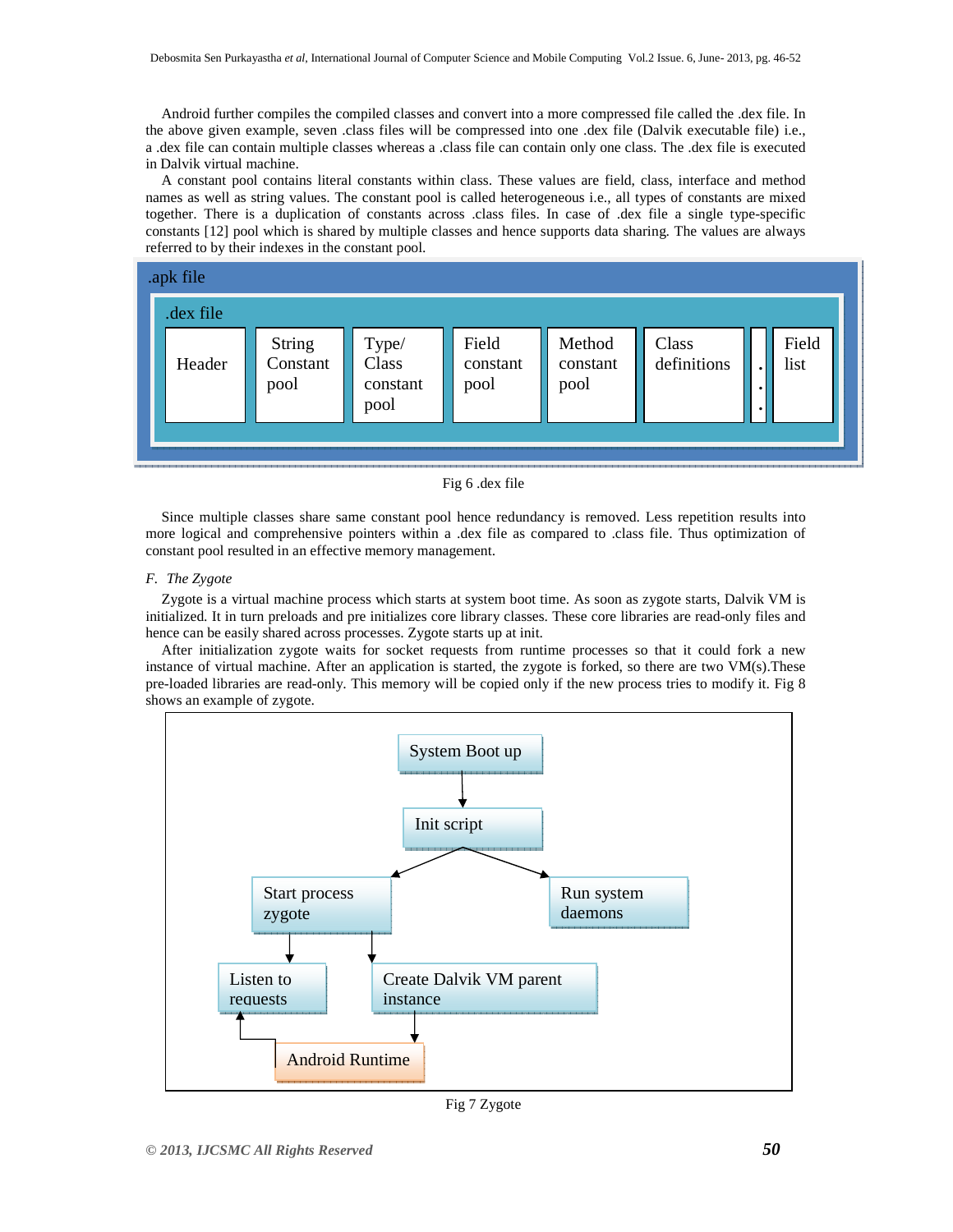In JVM, each instance of VM contains an entire copy of core libraries [8] and associated heap. Hence memory is not shared across Instances.

#### *G. Register-Based Architecture*

In general, VM has stack-based architecture and the reason behind this is that implementation is very easy and writing a compiler for stack based architecture is very convenient [4]. But performance is at risk then. Fig 8 shows a general example of register-based architecture example for the instruction where the operand in R1 and R2 are added and the result is stored in R3

ADD R1, R2, R3

Study shows register-based architecture requires approx 47% less VM instructions as compared to stackbased machines. Problem associated with this is that the size increases by almost 25%. [5].It is because average instruction size is larger as operations are carried out at register level and there is no push pop operation as in stack-based architecture.

DVM is a register-based virtual machine. The increase in code size is compensated by 50 % with the use of .dex file. It is made possible by sharing pool constants. Performance is quiet high when execution is to be carried out in mobile devices



Fig 8 Example of ADD R1, R2, R3

# *H. Core Libraries*

It includes the libraries which are specific to Dalvik VM, java compatibility libraries and Third-party utility libraries.

- 1) *Dalvik VM Specific Libraries:* These include system information, debugging etc. They allow to request or modify VM-specific information. It includes the VM-specific packages which are dalvik.annotation, dalvik.bytecode and dalvik.system
- *2) Java Compatibility Libraries:* These include base and utility classes. These libraries are responsible for providing a familiar environment for programming in Java language.
- *3) Third Party Utility Libraries:* These include Apache Http Client 4.0.These libraries provide utilities for encoding and decoding, Bluetooth support, JavaScript Object Notation etc

# V. **CONCLUSIONS**

Dalvik Virtual Machine is a very efficient byte code interpreter. It uses a register-based architecture. It executes .dex files which are transformed java bytecode. Core libraries provided utility to the apps. Thus, Google has selected a justified platform for android execution.

# **REFERENCES**

- [1] What is Android? "Android Developers <http://developer.android.com/guide/basics/what-is-android.html>
- [2] Lindholm, Tim and Yellin, Frank. The Java Virtual Machine Specification. Second Edition. Sun Microsystems, 1999: Chapter 4
- [3] Pavone, Michael, "Dex flle Format"<http://www.retrodev.com/android/dexformat.html>
- [4] Jones, Derek. "Register vs. stack based VMs"
- http://shape-of-code.coding-guidelines.com/2009/09/register-vs-stack-based-vms/
- [5] Security Engineering Research Group, Institute of Management Sciences. "Analysis of Dalvik Virtual Machine and Class Path Library" 2009
- [6] http://en.wikipedia.org/wiki/Android\_(operating\_system)